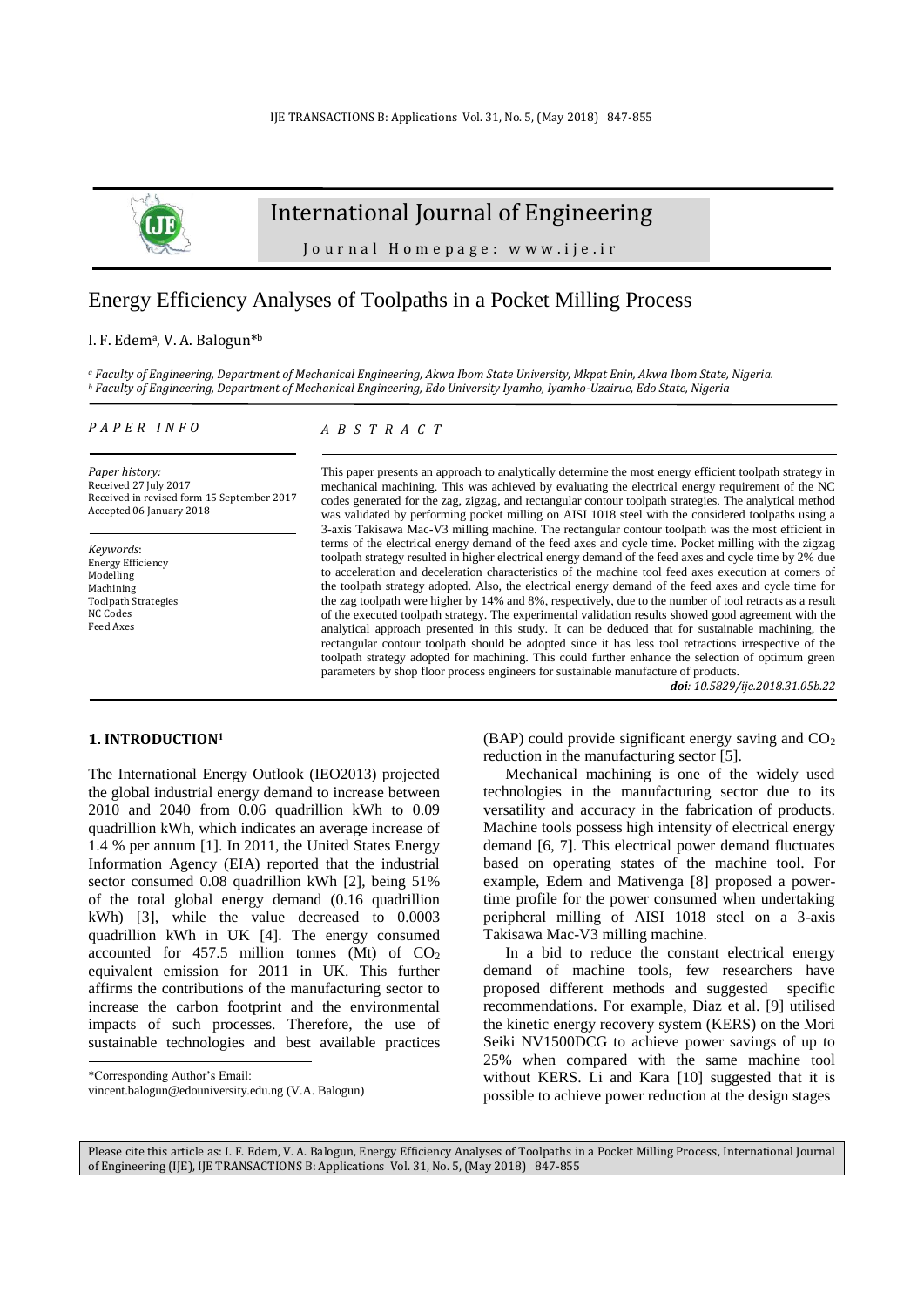of machine tool components, and proposed: 1) switching off the machines during long idle periods; 2) attaining of energy saving mode during idle periods through constant time breaks; and 3) the provision of the Human Machine Interface (HMI) device to trigger manual operations on the machines for energy reduction strategies. Mori et al. [\[11\]](#page-6-10) developed a new acceleration and deceleration control method for reducing energy consumption by synchronising spindle acceleration with feed system. Kroll et al. [\[12\]](#page-6-11) reported that weight reduction of machine components tends to decrease the acceleration time and hence reduces the processing time. This is because lower gravitational and inertia forces are created and the overall energy for moving masses is reduced. Edem and Mativenga [\[13\]](#page-6-12) suggested that the design and material choice of the vice to be mounted on the machine table with regards to its weight should be considered in order to reduce energy consumption.

Other researchers also proposed methods of minimising the electrical energy demand in machining processes. Rangarajan and Dornfeld [\[14\]](#page-6-13) developed a method for reducing feedrate losses due to abrupt toolpath changes as well as determining the best feedrate for machining a segment. They reported that 2 – 4% reduction in cycle time may be achieved which could result in more than  $10 - 20\%$  of energy savings. Balogun et al. [\[15\]](#page-7-0) used the relationship between the cutter swept angle and specific ploughing energy to develop an optimised model for determining minimum ploughing effect in a milling process. The authors reported that minimum ploughing effect could be achieved at a cutter swept angle value of 39.74° when machining with a tool that has an edge radius of 60  $\mu$ m. Yan and Li [\[16\]](#page-7-1) utilised the grey relational analysis and the response surface methodology to determine the optimal cutting parameters (including feedrate, spindle speed, depth of cut, and width of cut) that would enhance the identification of the most efficient cutting parameter for reduced cutting energy demand, improved surface finish, and increased material removal rate for a milling process. It was observed that machining at low spindle speeds results in minimal energy demand. Al-Ghamdi and Iqbal [\[17\]](#page-7-2) investigated the impacts of feedrates, cutting speeds, minimum quantity lubrication on tool life, machining forces, productivity, process costs, and specific energy consumption. The authors reported that energy efficiency can be correlated with the high speed machine tool. Camposeco-Negrete [\[18\]](#page-7-3) studied the effects of the depth of cut, feedrate, and cutting speed on the energy required in turning AISI 1018 steel and reported that higher feedrate, minimum depth of cut, and minimum cutting speed combination results in lower energy demand. Balogun and Edem [\[19\]](#page-7-4) investigated the impact of swept angle optimization and their influence on the specific cutting energy in milling AISI 1045 steel alloy by varying the step over at different feedrate values, in order to determine the optimization criterion for machining. It was observed that an optimum swept angle of 31.8° was appropriate in the elimination of ploughing effect and reducing the specific cutting energy to an optimised minimum value. Edem and Mativenga [\[20\]](#page-7-5) reported that the energy intensity in mechanical machining could be significantly reduced by selecting toolpaths with longer linear path segments as a result of the minimal constraints imposed by acceleration and deceleration of the feed drive which enables the maximum feedrate to be reached.

**1. 1. Toolpath Strategies** Toolpaths guide the cutter through the machined region and enable the removal of material to a fixed depth from some arbitrary closed boundary on a flat workpiece surface. This process is called pocketing and the shape produced is called pocket [\[21\]](#page-7-6). In milling, two types of toolpath strategies are commonly utilised namely the directionparallel toolpaths (zag, zigzag) and the contour parallel toolpaths (rectangular contour spiral and true spiral).The zag toolpath strategy requires the tool to move in a parallel direction while machining the pocket, then retracts at the end of the path, steps over in a fixed distance, and returns to the start point to continue with the machining process. However, the tool movement during the zigzag strategy is in the to-and-fro directions with regards to the x-y plane of the machine table, resulting in up and down milling processes due to the change in direction of the tool movement. The contourparallel toolpath consists of a series of contours that are parallel to the boundary or geometry on the flat workpiece [\[22\]](#page-7-7). Mechanical machining of parts with efficient toolpath strategies could lead to minimum processing time, improved surface finish [\[23,](#page-7-8) [24\]](#page-7-9), higher tool life [\[25\]](#page-7-10), and minimum energy demand [\[8\]](#page-6-7).

Analytical methods were also adopted to determine optimal toolpath strategies in milling. For example, Park and Choi [\[26\]](#page-7-11) proposed toolpath linking algorithms to determine the optimal toolpath strategy with minimum number of tool retractions and the number of elements for the zag and zigzag toolpaths. The authors utilised the concept of monotone chain and the plane-sweep paradigm to calculate the toolpath elements. Kim and Choi [\[27\]](#page-7-12) developed a machining time model which incorporates the impacts of acceleration and deceleration of the CNC machine in order to determine the most efficient toolpath strategy. Although from their results it could be deduced that the smooth zig-zag toolpath was the most efficient toolpath strategy irrespective of the feedrate and path interval, the feed axes energy model which incorporates the weights moved by the feed drive was not incorporated into the evaluation of the energy efficient toolpath strategy. Toh [\[25\]](#page-7-10) studied the influence of rectangular contour offset,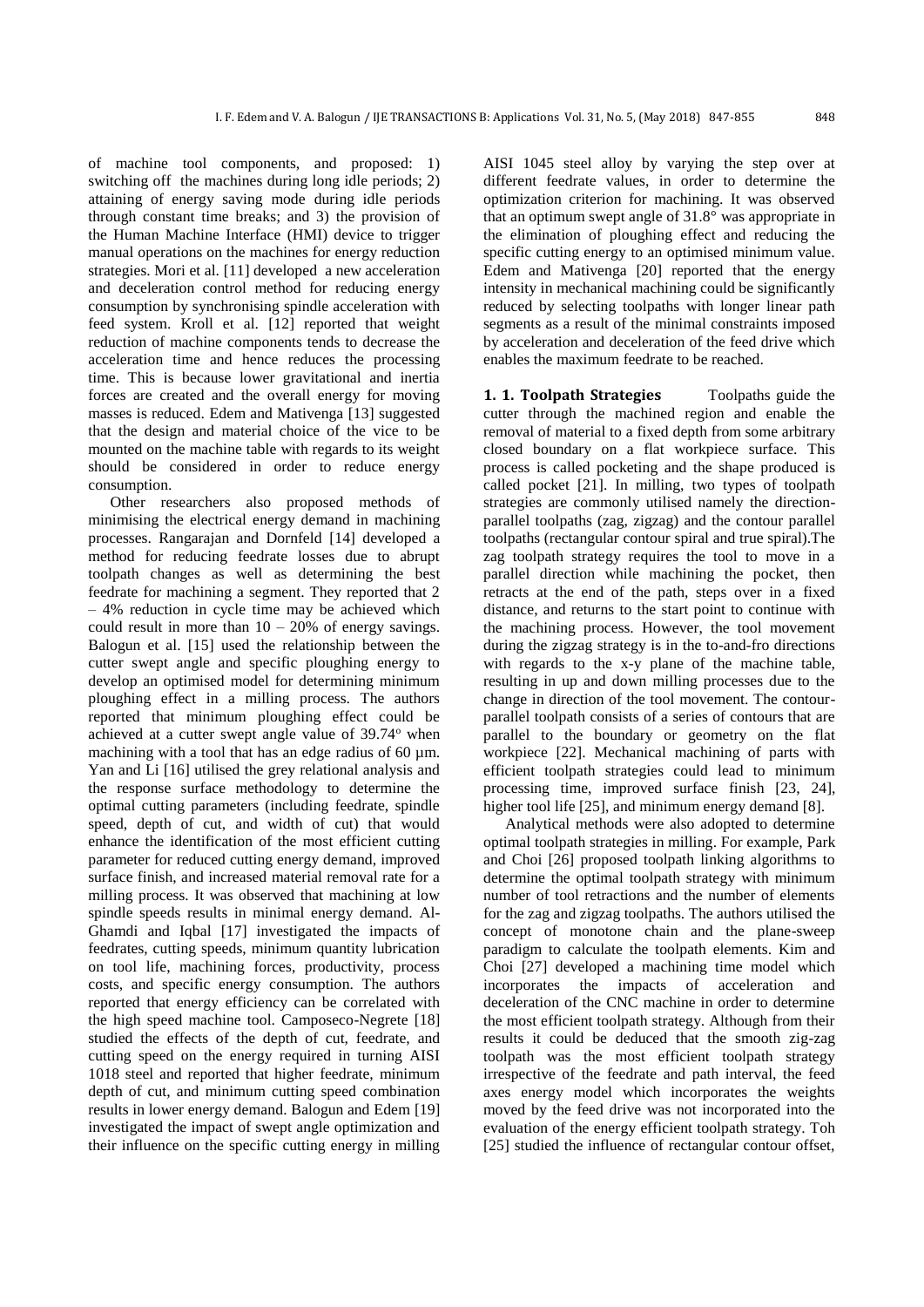zigzag, and zag toolpath strategies on machining time without due consideration on the electrical energy demand of toolpaths. El-Midany et al. [\[22\]](#page-7-7) proposed a feedrate machining time model for normal zig-zag, smooth zig-zag, normal spiral, smooth spiral and fishtail toolpaths. It was concluded that the most efficient toolpath strategy depends on the part geometry, the CNC machine characteristics, and the cutting conditions. Analytical estimation method was also adopted to determine the power demand of two axes feed motors based on NC codes by evaluating the actual feedrate for each axes [\[28\]](#page-7-13). The power demand of the feed axes was estimated from the angle of orientation and their corresponding axis feedrates. However, the study did not investigate optimum toolpath strategies for energy consumption reduction. Moreover, the effects of the weights of the feed axes, workpiece and machine vice were not considered in the analytical power estimation. Edem and Mativenga [\[8\]](#page-6-7) undertook a systematic study of work holding device and toolpath orientation, as well as toolpath strategies for milling operations. They concluded that machining toolpaths aligned to the lighter axis reduced the electrical energy demand and surface roughness by 29 and 50%, respectively. Nevertheless, this work did not utilise the power demand model of the feed axes to estimate the feed axes' power demand of toolpaths.

Altintas et al. [\[29\]](#page-7-14) investigated the effect of toolpath strategies on the electrical energy demand and total processing time. Six toolpath strategies (i.e. follow path, follow periphery, profile, zig, zigzag, and zig with contour) were engaged to mill a rectangular open pocket standard for exchange of product (STEP) feature. It was reported that the zigzag toolpath strategy resulted in minimum energy demand while the zig with contour toolpath resulted in high energy demand. Li et al. [\[30\]](#page-7-15) theoretically analysed the optimal machining toolpath strategies in order to improve energy efficiency of CNC machining. End milling was performed on a CNC machining centre HAAS-VF5 with the zigzag in x-axis direction, zigzag in y-axis direction, zigzag in 45°, contour offset and spiral toolpath strategies. Results showed that air cutting time was higher when utilising the spiral toolpath due to the number of tool retracts; thereby, resulting in higher energy demand. The air cutting time was minimal for zigzag in x-axis direction. Nevertheless, the importance of weights moved by the feed drive was not highlighted in their theoretical analyses. Recently, Edem et al. [\[31\]](#page-7-16) investigated the impacts of toolpath strategies and machine tool axes configurations on electrical energy demand in mechanical machining. This was achieved by performing pocket milling of AISI 1018 steel with the zag, zigzag, and rectangular contour toolpaths on two 3 axis CNC milling machines. Results showed that the electrical energy efficiency of toolpaths machining

strategy varied from one CNC milling machine to another one due to their structural configurations.

The literature has provided insight into few analytical approaches for determining efficient toolpath strategies based on the machining time. However, the proposed models did not determine the optimal toolpath strategy in terms of electrical energy demand and processing time and at the same time did not consider the feed axes energy demand model which incorporates the weights of the feed axes, workpiece and machine vice. Since numerical control (NC) codes (i.e. G, M, S, and F-codes) control the functional performance of NC machines, it is therefore important to determine the optimal toolpath strategy that incorporates the generic feed axes energy demand model found in literature to evaluate the feed energy demand of toolpaths from the generated NC codes.

**1. 2. Research Aim** The aim of this work is to investigate the energy demand of machining toolpath strategies in a milling process. This was to determine the green and the most efficient toolpath strategy. In lieu of this, pocket milling on AISI 1018 steel with the zag, zigzag, and rectangular contour toolpaths were conducted on a 3-axis CNC milling machine in order to validate the proposed analytical approach for optimal toolpath prediction. The knowledge obtained in this study would aid process planners in selecting optimum toolpath strategy for improved energy efficiency in mechanical machining.

#### **2. ELECTRICAL ENERGY DEMAND ESTIMATION OF TOOLPATH STRATEGIES WITH REGARDS TO FEED AXES DIRECTIONS**

Energy saving measures in toolpath strategies could be achieved by using appropriate models to predict the energy required to machine a product based on numerical control (NC) codes. The energy efficiency of toolpaths may be affected by the structural configuration of the feed axes due to the difference in weights moved by each axis [\[32\]](#page-7-17). This would be ascertained by adopting the power demand model for feed axes proposed by Edem and Mativenga [\[13\]](#page-6-12) and presented in Equation 1 to estimate the feed axes' power demand of toolpaths.

$$
P_{f-\text{feed}} = P_0 + (a_i W_i v_{f_i} + b_i W_i) + F_f v_f \tag{1}
$$

where  $P_{f\text{-}feed}$  is the power of the feed axes in the specified axes direction in *W*, *P<sup>0</sup>* is the baseline power demand at idle state, *W<sup>i</sup>* is the weight of the specified axis, workpiece, and machine vice in  $N$ ,  $a_i$  and  $b_i$  are constants in the x- and y- axes directions,  $v_f$  is the rapid feed or table feedrate in the specified axis direction in *m/s*, and *F<sup>f</sup>* is the feed force in *N*.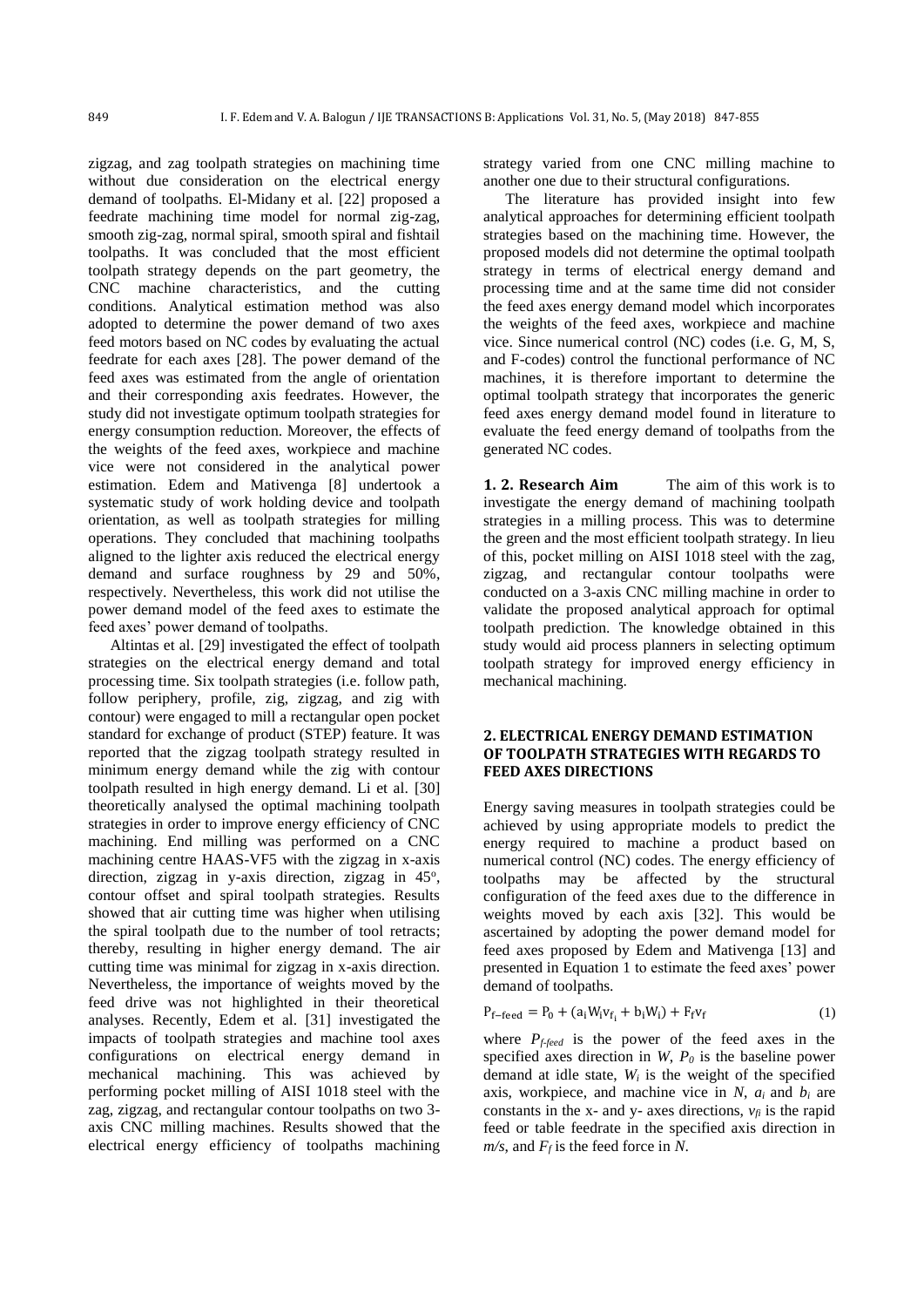The machining toolpath's cutting length and direction influence the material removal cycle time. The cycle time and direction of the cutting tool relative to the workpiece can be evaluated by taking into account the acceleration and deceleration time of the feed axes movement [\[33\]](#page-7-18). The time required to accelerate and decelerate the feed drives depends on the maximum feedrate and axis acceleration to be attained by the drive and the controller parameters of the machine tool.

Two types of feed profiles are normally used for the feed axes movement. These include the trapezoidal feed profile and the triangular feed profile presented in Figures 1(a) and 1(b).

The trapezoidal feed profile in Figure 1a shows that the distance travelled by the feed axes or cutter is long enough to allow acceleration, stabilisation and deceleration of the feed axes, thereby making it possible for the required feedrate to be reached at any instance of the machining operation. In the case of the triangular axis movement in Figure 1b, the specified feedrate cannot be reached due to the fact that the feed axis or cutter travel distance is shorter than the time required for the drive to accelerate, stabilise and decelerate [\[32\]](#page-7-17). Therefore, based on Figures 1a and 1b, the time required to run an NC block can be estimated for trapezoidal feed profile as shown in Equation 2; while Equation 3 can be adopted for the triangular feed profile depending on the length of the toolpath segment.



Figure 1(a). Acceleration and deceleration phase of the feed drive as it undergoes trapezoidal movements



Figure 1(b). Acceleration and deceleration phase of the feed drive as it undergoes triangular axes movements

$$
t_{required} = 2t_a + \frac{D - 2D_a}{v_f} \qquad (D \ge 2D_a)
$$
 (2)

$$
t_{required} = \sqrt{\frac{2t_a D}{v_f}} \qquad (D < 2D_a) \tag{3}
$$

where  $t_a$  is the acceleration time in  $s$ ,  $D$  is the total travel distance in *mm*, *D<sup>a</sup>* is the distance moved by the tool or axis at the acceleration time  $t_a$ , and  $v_f$  is the feedrate in *mm/min*

 The electrical energy demand of the feed axes could be estimated from Equation 1 (i.e. feed axes power) and from either Equation 2 or 3 (cycle time) depending on the activated program feedrate or rapid feedrate. Therefore, modifying Equation 1 and incorporating the cycle time based on the feed profile, Equations 4 and 5 can be deduced as proposed by Edem and Mativenga [\[13\]](#page-6-12).

$$
E_f = E_{f-\text{feed}} + E_{r-\text{feed (approach)}} + E_{r-\text{feed (retract)}} \tag{4}
$$

$$
E_f = (P_0 + (a_i W_i v_{f_i} + b_i W_i) + F_f v_{f_i}) t_{cy} + (6502 v_{f_a} + 2838.3 + F_f v_{f_a}) t_{cy} + (8540 v_{f_a} + 2852 + F_f v_{f_i}) t_{cy}
$$
 (5)

where  $E_f$  is the total electrical energy demand of the feed axes in *J*, *Ef-feed* is the energy demand of the feed axes in specified axes directions and feedrates in *J*, *Erfeed(approach)* is the energy demand of the feed axes during tool approach at rapid or specified feedrate in *J*, *Erfeed(retract)* is the energy demand of the feed axes during tool retract at rapid or specified feedrate in *J*, *vfa* is the specified or rapid feedrate for tool approach or tool retract in z-axis direction, *tcy* is the cycle time in *s* while  $P_0$ ,  $W_i$ ,  $a_i$  and  $b_i$ ,  $v_f$  and  $F_f$  still retain their usual meanings. It should be noted that during rapid traversing mode or tool retract,  $F_f = 0$ .

For the purpose of evaluating the theoretical total energy demand of the feed axes *Ef*, NC codes from different toolpath strategies (zag, zigzag, and rectangular contour) were generated with the hyper mill CAM software. Figure 2 shows the sample workpiece with different toolpath strategies. The pocket length for zag, zigzag, and rectangular contour offset was 122 *mm* while the width was 54 *mm*.

Table 1 presents the NC codes for one of the toolpath strategies (zigzag in x-direction), as well as the feed axis energy and cycle time evaluated using Equations 4 and 5, respectively. The basic machine power demand for Takisawa was measured as 2763.18 W. This value was incorporated into Equation 5 as *P<sup>0</sup>* while the vector coordinates of the corresponding NC codes were evaluated and presented in Table 1.

Table 2 presents results for the feed axes energy demand, total cycle time to run the NC program for each toolpath, and the time required for rapid move, tool retract and tool approach (otherwise called non-cutting energy).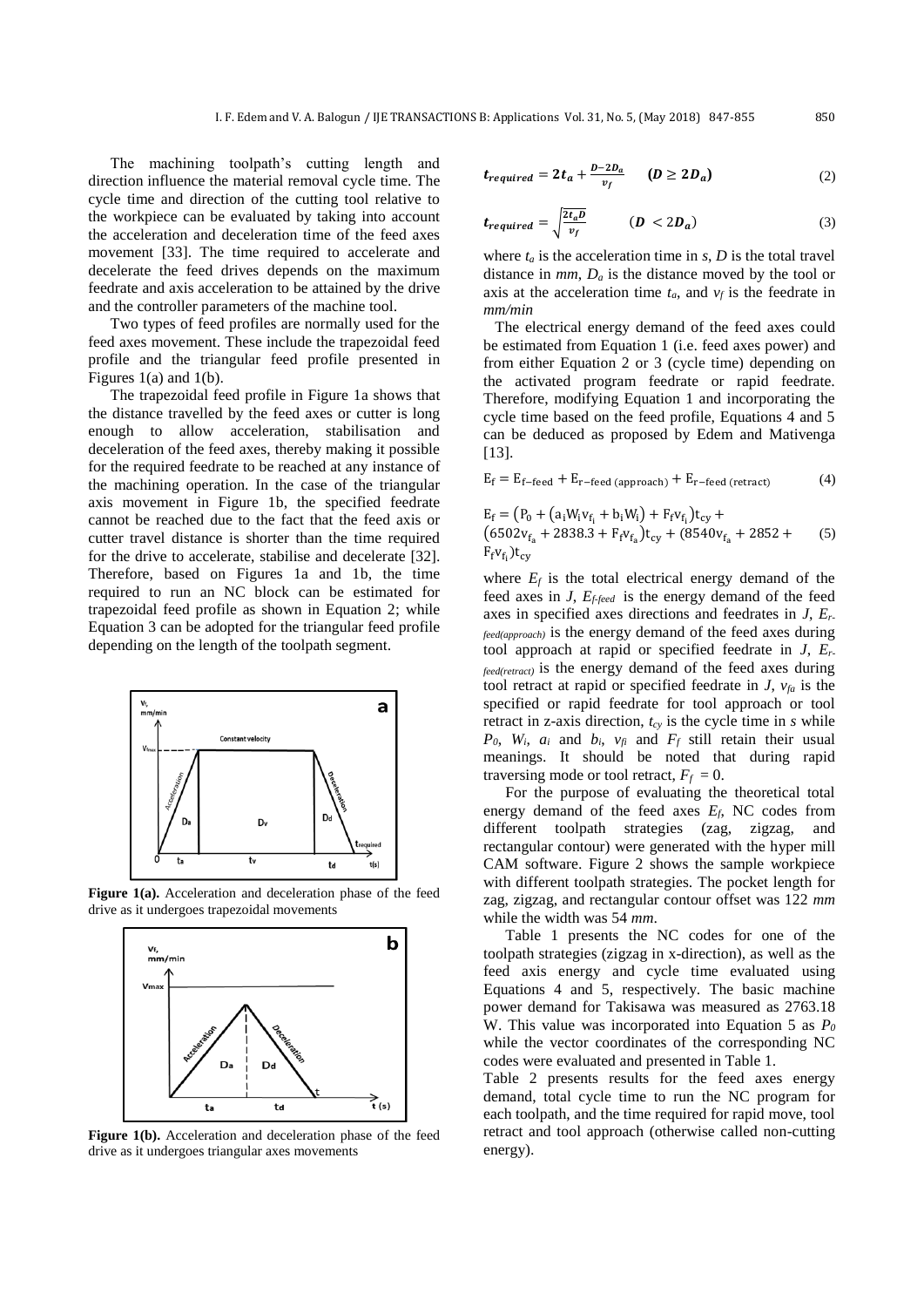

**TABLE 1.** NC code sequences for zigzag toolpath in x-axis direction

| Elock<br>No. | Numerical<br>control (NC)<br>codes | Ch ar acter istics                      | <b>Feed axis</b><br>Energy<br>ወ | Time<br>$^{(s)}$ |
|--------------|------------------------------------|-----------------------------------------|---------------------------------|------------------|
|              |                                    | Tool engages the workpiece in Z         |                                 |                  |
| N01          | G01 Z-0.5 F300                     | (-) direction (Modal tool               | 11.21                           | 0.1              |
|              |                                    | ensa gement)                            |                                 |                  |
| N02          | G01 X132 F500                      | Cutting move in the $X(+)$<br>direction | 5328.65                         | 13.74            |
| N03          | G01 Y68 F500                       | Cutting move in Y(-) direction          | 340.58                          | 0.72             |
| N04          | G01 X18 Y68                        | Tool move in X(-) direction             | 5328.65                         | 13.74            |
| N05          | G01 X18 Y62                        | Tool m ovement in Y(-) direction        | 340.58                          | 0.72             |
| N06          | G01 X132 Y62                       | Tool m ovement in $X(+)$<br>direction   | 5328.65                         | 13.74            |
| N07          | G01 X 132 Y56                      | Tool m ovement in Y(-) direction        | 340.58                          | 0.72             |
| N08          | G01 X18 Y56                        | Tool m ove in X(-) direction            | 5328.65                         | 13.74            |
| N09          | G01 X18 Y50                        | Tool m ovement in Y(-) direction        | 340.58                          | 0.72             |
| N10          | G01 X132 Y50                       | Tool m ovement in $X(+)$<br>direction   | 5328.65                         | 13.74            |
| N11          | G01 X132 Y44                       | Tool m ovement in Y(-) direction        | 340.58                          | 0.72             |
| N12          | G01 X18 Y44                        | Tool move in X(-) direction             | 5328.65                         | 13.74            |
| N13          | G01 X 18 Y38                       | Tool m ovement in Y(-) direction        | 340.58                          | 0.72             |
| N14          | G01 X132 Y38                       | Tool m ovement in $X(+)$<br>direction   | 5328.65                         | 13.74            |
| N15          | G01 X132 Y32                       | Tool m ovement in Y(-) direction        | 340.58                          | 0.72             |
| N16          | G01 X18 Y43                        | Tool move in X(-) direction             | 5328.65                         | 13.74            |
| N17          | G01 X 18 Y26                       | Tool m ovement in Y(-) direction        | 340.58                          | 0.72             |
| N18          | G01 X132 Y26                       | Tool m ovement in $X(+)$<br>direction   | 5328.65                         | 13.74            |
| N19          | G00 Z5                             | Tool retract                            | 31.87                           | 0.03             |
| N20          | G00 Z50                            | Tool moves to reference point           | 318.73                          | 0.27             |
| N21          | C90                                | Absolute programming mode               |                                 |                  |
| N22          | G28                                | Return to reference point               |                                 |                  |
| N23          | M30                                | End of program                          |                                 |                  |
|              |                                    | Total                                   | 51044.30                        | 129.82           |

From Table 2, it can be observed that the zag toolpath strategy had the longest cycle time due to the number of tool retracts that the toolpath strategy underwent. This means that 10% of the total cycle time was attributable to the non-cutting tool movements (i.e. time required by the tool to rapidly move to the next cutting start point, tool retract and tool approach); thereby, increasing the cycle time. However, the other toolpath strategies (zigzag and rectangular contour) had assumed zero tool retracts. Figure 3 shows variation of predicted theoretical feed axes energy demand based on different toolpath strategies.

From Figure 3, it is observed that the theoretical feed axis energy demand in the y-axis direction is higher than the x-axis by 29, 19, and 11% for the zag, zigzag, and rectangular contour toolpaths, respectively. This is because the x-axis weighs less than the y-axis; thereby resulting in more weights being moved in the yaxis direction. Figure 3 also shows that the rectangular contour toolpath is the most efficient in terms of energy demand and processing time. The reason may be due to longer cutting length of the toolpath before the next cutting pass.

 Considering the zigzag toolpath, the short links between one cutting pass and the next increased the processing time and feed energy demand by 2% due to acceleration and deceleration of the machine tool at corners. The feed energy and the processing time for the zag toolpath were higher by 14 and 8%, respectively than that of the rectangular contour toolpath. This was as a result of the number of tool retracts. These results show that the feed axes energy demand model in Equation 5 could be used in determining the most energy efficient toolpath strategy. Thus, energy efficiency of toolpaths could be improved by selecting toolpaths with zero tool retracts and longer cutting length with machining being executed along an axis carrying minimum weights.

#### **3. CASE STUDY**

**3. 1. Experimental Validation for Electrical Energy Demand of Toolpaths with Regards to Feed Axes** Studies were conducted to determine the effects of toolpath strategies on the electrical energy demand of the feed axes. Pocket milling tests were conducted on a 3-axis Takisawa Mac-V3 milling machine. The machine tool is capable of spindle speeds of up to 10,000 *rev/min*. The axes drives were powered by the AC servo motors connected directly to the ball screw drive. The machine and x-axis are directly mounted on the y-axis. The masses for the x- and yaxes, modelled from SolidWorks software are approximately 315 kg and 750 kg, respectively.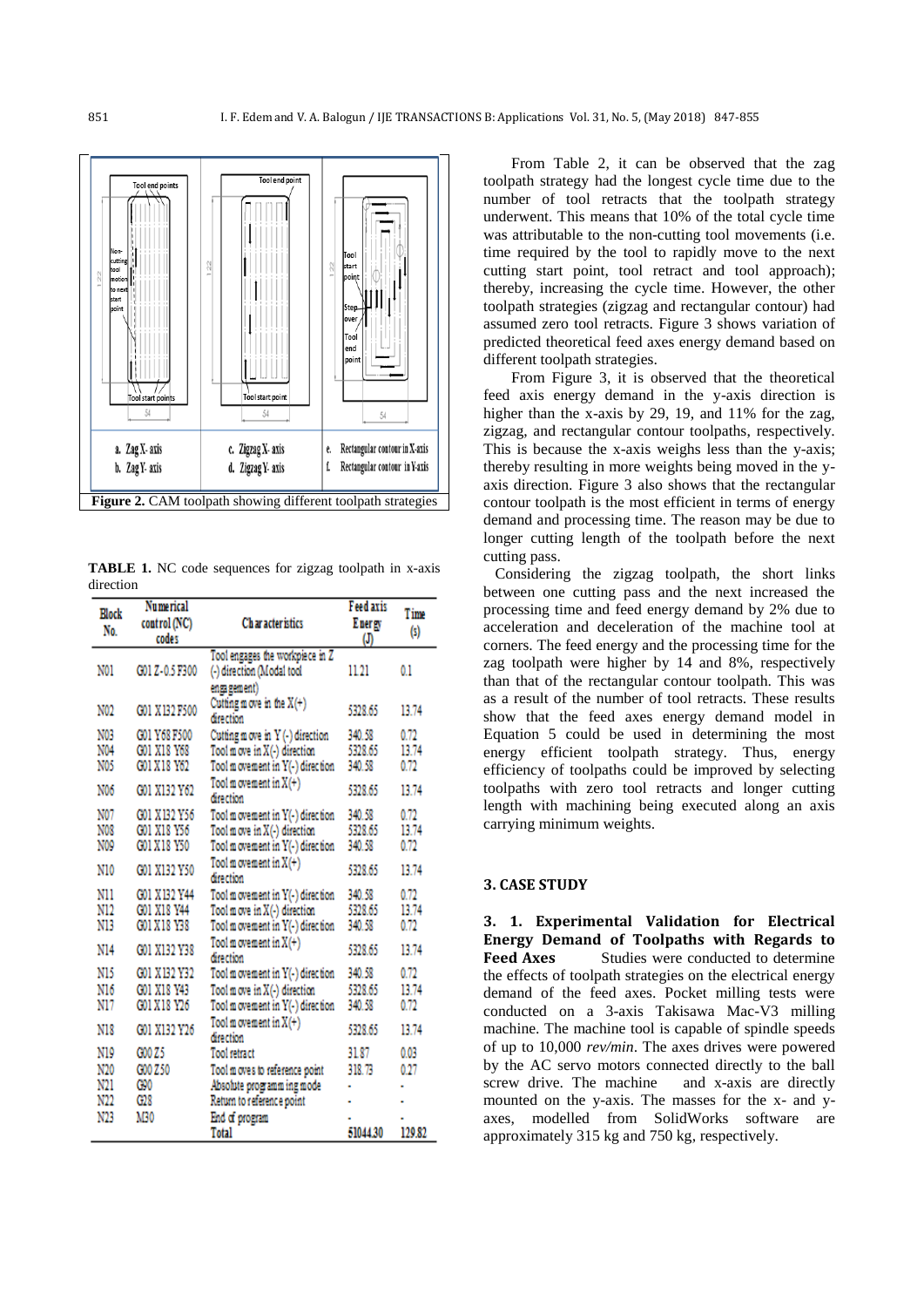

**Figure 3.** Predicted feed axes energy for different toolpath strategies from analytical method

**TABLE 2.** Results for cutting time, non-cutting time, and feed axes energy demand of toolpaths

| Toolpath<br>strategies | Feed axes energy |             | Total cycle<br>time to run the | Cutting<br>time(t) |
|------------------------|------------------|-------------|--------------------------------|--------------------|
|                        | X-axis<br>ወ      | Y-axis<br>መ | toolpath (s)                   | based on<br>G01(s) |
| Zag                    | 54704.29         | 70716.86    | 138.13                         | 123.66             |
| Zigzag                 | 51044.30         | 60790.00    | 129.82                         | 129.82             |
| Rectangular<br>contour | 52040.29         | 57651.05    | 127.56                         | 127.56             |

AISI 1018 steel workpiece material with dimensions of  $150 \times 100 \times 20$  *mm* and average mass of 3 *kg* each was cut for the pocket milling tests, and were machined along the x- and y- axes of the Takisawa Mac-V3 milling machine. The density and average hardness of the workpiece are 7.85 *g/cm<sup>3</sup>* and 233 HV, respectively. The mass of the vice was 57 *kg*. The sample pockets with the considered toolpaths were previously presented in Figure 2. The cutting tests were conducted under dry cutting environment so as to prevent the power of the coolant pump from masking the feed axis power, as well as to promote sustainable manufacture. An 8 *mm* diameter short carbide endmill with 4 flutes was used to perform the pocket milling. The cutting speed was 100 *m/min*. Spindle speed was maintained at 4000 *rev/min*. The depth of cut was kept at 0.5 *mm*. The feedrate was also maintained at 500 *mm/min* to prevent the dominance of feedrates on the feed axes power. The ratio of width of cut to tool diameter was set at 0.75D. The NC codes used in analytically predicting the feed axes energy demand of toolpaths was fed as input to the Takisawa Mac-V3 milling machine for the milling test. The tests were repeated three times for repeatability and accuracy of results. The current and voltage drawn by the CNC machine were directly measured using the 3 phase FLUKE 434 power quality analyser which was

clamped by an electrical technician to the three wires supplying current to the machine tool from the power grid as shown in Figure 4. This enabled the calculation of power requirements during the operation of the machine.

The feed axes power was obtained by subtracting the spindle power and the baseline power from the total cutting power [\[34\]](#page-7-19). The feed axes power value and the processing time were then used to estimate the electrical energy of the feed axes required for each toolpath strategy. Figure 5 shows the variation of the electrical energy demand for feed axes during milling with different toolpath strategies and axes movements.

From Figure 5, it is observed that the y-axis consumes 15, 14, and 15% more electrical energy of the feed axes than the x-axis of the Takisawa Mac-V3 milling machine for zag, zigzag, and rectangular contour, respectvely. This is because the x-axis is mounted directly on the y-axis. It can be deduced that energy efficiency of toolpaths can be improved by machining along the axis with minimal toolpaths.



Figure 4. Fluke 434 power quality analyser clamped on three live wires at the back of the Takisawa Mac-V3 milling machine.



**Figure 5.** Experimental feed axes energy for different moving weights.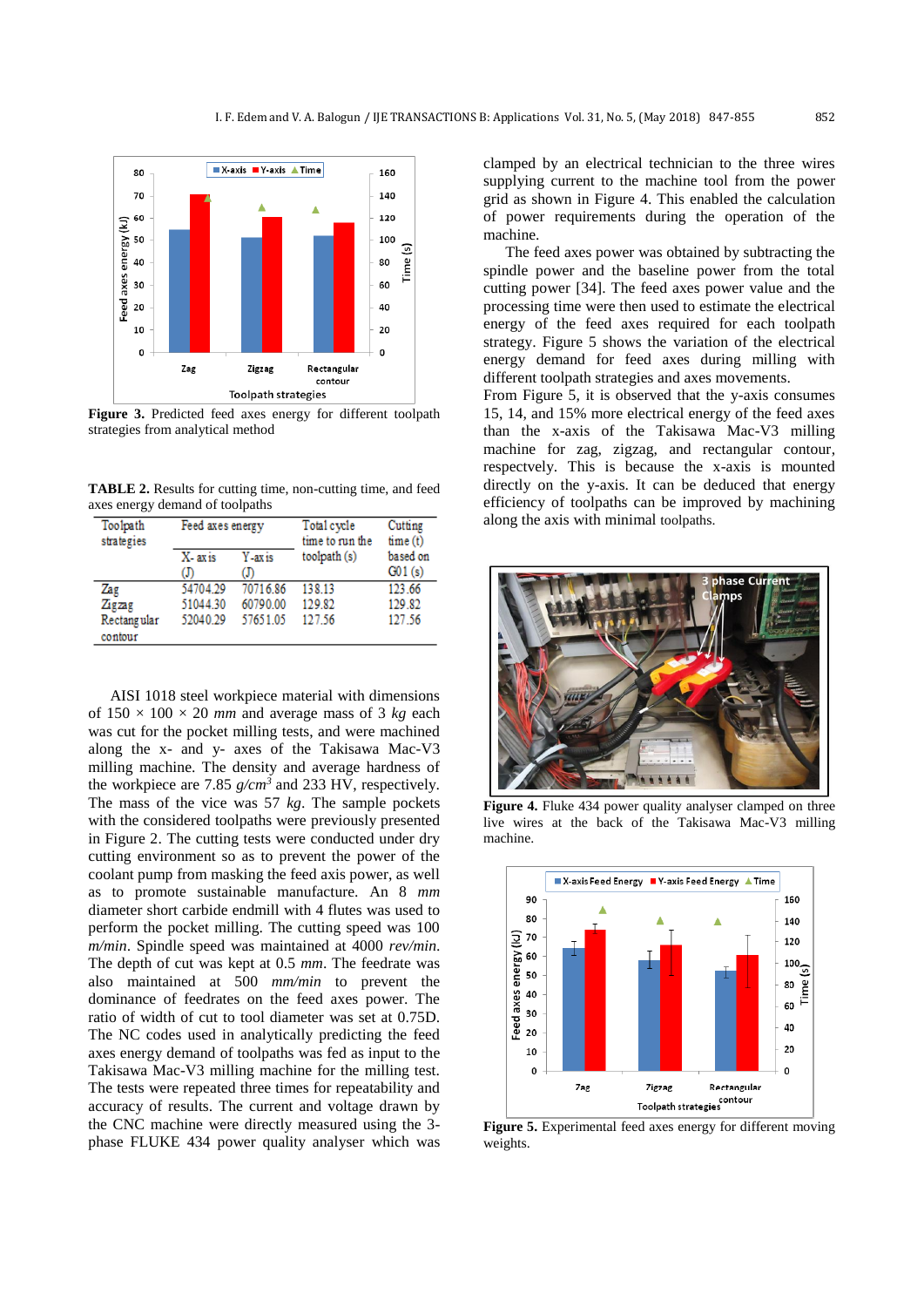It is also observed from Figure 5 that the rectangular contour toolpath is the most efficient toolpath strategy in terms of electrical energy demand of the feed axes and cycle time due to zero tool retracts and longer cutting length of the pocket. These values are in agreement with the theoretical value deduced and presented in Table 2 where the energy demand of the rectangular contour toolpath strategy is lower along the y-axis.

#### **4. CONCLUSIONS**

This paper proposed an approach to analytically determine the most energy efficient toolpath strategy in mechanical machining using the generated NC codes from hyper mill CAM software. This was achieved by evaluating the feed energy requirement of the generated NC codes for each toolpath strategy with a proposed feed axes energy demand model in literature. The analytical method was validated by performing pocket milling on AISI 1018 steel with the zag, zigzag, and rectangular contour toolpaths on a 3-axis Takisawa Mac-V3 milling machine. The following conclusions were obtained from this study:

- Predictions from the analytical method showed that the feed axis energy demand in the y-axis direction was higher than the x-axis by 29, 19, and 11% for the zag, zigzag, and rectangular contour toolpaths, respectively. This is because more weights are moved on the y-axis than on the x-axis.
- Minimum power and electrical energy demand of the feed axes could be achieved by reducing the weights of the table, workpiece, and material billet moved by the feed drive. This is critical since heavier weights increase the friction and inertia exerted on the drive; thereby resulting in a rise in power requirement of the feed axes, and hence the constant power demand of the machine tool.
- The rectangular contour toolpath was the most efficient in terms of energy demand and processing time due to longer cutting length of the toolpath before linking the next cutting pass.
- In case of the zigzag toolpath, the short links between one cutting pass and the next increased the processing time and the feed energy demand by 2%, due to acceleration and deceleration of the machine tool at corners. The feed energy and the processing time for the zagtoolpath were higher by 14 and 8%, respectively than that of the rectangular contour toolpath. This was as a result of the higher number of tool retracts.
- The experimental values show strong correlation with the analytical approach in that the rectangular contour toolpath was identified as the most efficient

in terms of feed axes energy and processing time. It is therefore recommended for process planners to select toolpaths with less tool retractions in order to improve the energy efficiency of the machining process.

#### **5. REFERENCES**

- <span id="page-6-0"></span>1. Sieminski, A., "International energy outlook", *Energy Information Administration (EIA)*, Deloitte Oil and Gas Conference, Houston, TX, Nov. Vol. 18, No., (2014).
- <span id="page-6-1"></span>2. Agency, E.U.S.E.I., "Energy consumption by sector", AEO2013 Reference Case (Full Report) (2017).
- <span id="page-6-2"></span>3. Conti, J., Holtberg, P., Diefenderfer, J., LaRose, A., Turnure, J.T. and Westfall, L., *International energy outlook 2016 with projections to 2040*. No. DOE/EIA--048 (2016), USDOE Energy Information Administration (EIA), Washington, DC (United States). Office of Energy Analysis.
- <span id="page-6-4"></span><span id="page-6-3"></span>4. Chitnis, M., L. C. Hunt, "What drives the change in UK household energy expenditure and associated  $CO<sub>2</sub>$  emissions? Implication and forecast to 2020." *Applied Energy,* Vol. 94, (2012), 202-214.
- 5. Kianinejad, K., Uhlmann, E. and Peukert, B., "Investigation into energy efficiency of outdated cutting machine tools and identification of improvement potentials to promote sustainability", *Procedia CIRP*, Vol. 26, (2015), 533-538.
- <span id="page-6-5"></span>6. Balogun, V.A., Edem, I.F. and Mativenga, P.T., "E-smart toolpath machining strategy for process planning", *The International Journal of Advanced Manufacturing Technology*, Vol. 86, No. 5-8, (2016), 1499-1508.
- <span id="page-6-6"></span>7. Dahmus, J.B. and Gutowski, T.G., "An environmental analysis of machining", in ASME 2004 international mechanical engineering congress and exposition, *American Society of Mechanical Engineers*, (2004), 643-652.
- <span id="page-6-7"></span>8. Edem, I.F. and Mativenga, P.T., "Energy demand reduction in milling based on component and toolpath orientations", *Procedia Manufacturing*, Vol. 7, (2017), 253-261.
- <span id="page-6-8"></span>9. Diaz, N., Helu, M., Jarvis, A., Tonissen, S., Dornfeld, D. and Schlosser, R., "Strategies for minimum energy operation for precision machining", (2009).

https://escholarship.org/uc/item/794866g5

- <span id="page-6-9"></span>10. Li, W., Zein, A., Kara, S. and Herrmann, C., An investigation into fixed energy consumption of machine tools", Glocalized solutions for sustainability in manufacturing. (2011), Springer, Berlin, Heidelberg. 268-273.
- <span id="page-6-10"></span>11. Mori, M., Fujishima, M., Inamasu, Y. and Oda, Y., "A study on energy efficiency improvement for machine tools", *CIRP Annals-Manufacturing Technology*, Vol. 60, No. 1, (2011), 145-148.
- <span id="page-6-11"></span>12. Kroll, L., Blau, P., Wabner, M., Frieß, U., Eulitz, J. and Klärner, M., "Lightweight components for energy-efficient machine tools", *CIRP Journal of Manufacturing Science and Technology*, Vol. 4, No. 2, (2011), 148-160.
- <span id="page-6-12"></span>13. Edem, I.F. and Mativenga, P.T., "Impact of feed axis on electrical energy demand in mechanical machining processes", *Journal of Cleaner Production*, Vol. 137, No., (2016), 230- 240
- <span id="page-6-13"></span>14. Rangarajan, A. and Dornfeld, D., "Efficient tool paths and part orientation for face milling", *CIRP Annals-Manufacturing Technology*, Vol. 53, No. 1, (2004), 73-76.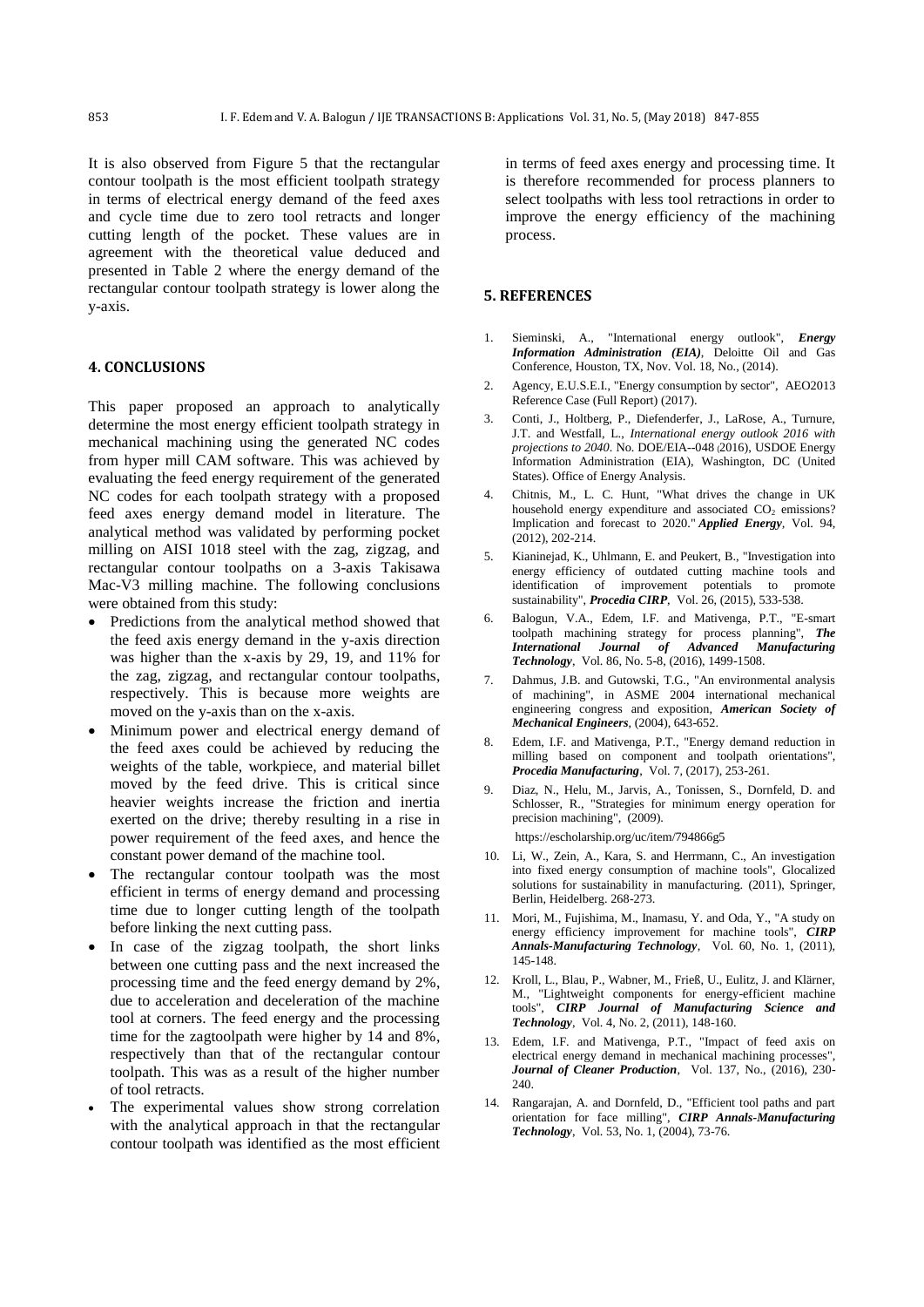- <span id="page-7-0"></span>15. Balogun, V.A., Edem, I.F., Adekunle, A.A. and Mativenga, P.T., "Specific energy based evaluation of machining efficiency", *Journal of Cleaner Production*, Vol. 116, (2016), 187-197.
- <span id="page-7-1"></span>16. Yan, J. and Li, L., "Multi-objective optimization of milling parameters–the trade-offs between energy, production rate and cutting quality", *Journal of Cleaner Production*, Vol. 52, (2013), 462-471.
- <span id="page-7-2"></span>17. Al-Ghamdi, K.A. and Iqbal, A., "A sustainability comparison between conventional and high-speed machining", *Journal of Cleaner Production*, Vol. 108, (2015), 192-206.
- <span id="page-7-3"></span>18. Camposeco-Negrete, C., Nájera, J.d.D.C. and Miranda-Valenzuela, J.C., "Optimization of cutting parameters to minimize energy consumption during turning of aisi 1018 steel at constant material removal rate using robust design", *The International Journal of Advanced Manufacturing Technology*, Vol. 83, No. 5-8, (2016), 1341-1347.
- <span id="page-7-4"></span>19. Balogun, V.A. and Edem, I.F., "Optimum swept angle estimation based on the specific cutting energy in milling aisi 1045 steel alloy", *International Journal of Engineering-Transactions A: Basics*, Vol. 30, No. 4, (2017), 591-596.
- <span id="page-7-5"></span>20. Edem, I.F. and Mativenga, P.T., "Modelling of energy demand from computer numerical control (cnc) toolpaths", *Journal of Cleaner Production*, Vol. 157, (2017), 310-321.
- <span id="page-7-6"></span>21. Kramer, T.R., "Pocket milling with tool engagement detection", *Journal of Manufacturing Systems*, Vol. 11, No. 2, (1992), 114-123.
- <span id="page-7-7"></span>22. El-Midany, T.T., Elkeran, A. and Tawfik, H., "Toolpath pattern comparison: Contour-parallel with direction-parallel", in Geometric Modeling and Imaging-New Trends, 2006, IEEE., (1993), 77-82.
- <span id="page-7-8"></span>23. Balogun, V.A., Gu, H. and Mativenga, P.T., "Improving the integrity of specific cutting energy coefficients for energy demand modelling", *Proceedings of the Institution of Mechanical Engineers, Part B: Journal of Engineering Manufacture*, Vol. 229, No. 12, (2015), 2109-2117.
- <span id="page-7-9"></span>24. Chan, Y.L. and Xu, X., "Evaluation and comparison of lubrication methods in finish machining of hardened steel mould inserts", *Proceedings of the Institution of Mechanical Engineers, Part B: Journal of Engineering Manufacture*, Vol. 231, No. 14, (2017), 2458-2467.
- <span id="page-7-10"></span>25. Toh, C., "A study of the effects of cutter path strategies and orientations in milling", *Journal of Materials Processing Technology*, Vol. 152, No. 3, (2004), 346-356.
- <span id="page-7-11"></span>Park, S.C. and Choi, B.K., "Tool-path planning for directionparallel area milling", *Computer-Aided Design*, Vol. 32, No. 1, (2000), 17-25.
- <span id="page-7-12"></span>27. Kim, B.H. and Choi, B.K., "Machining efficiency comparison direction-parallel tool path with contour-parallel tool path", *Computer-Aided Design*, Vol. 34, No. 2, (2002), 89-95.
- <span id="page-7-13"></span>28. He, Y., Liu, F., Wu, T., Zhong, F. and Peng, B., "Analysis and estimation of energy consumption for numerical control machining", *Proceedings of the Institution of Mechanical Engineers, Part B: Journal of Engineering Manufacture*, Vol. 226, No. 2, (2012), 255-266.
- <span id="page-7-14"></span>29. Altıntaş, R.S., Kahya, M. and Ünver, H.Ö., "Modelling and optimization of energy consumption for feature based milling", *The International Journal of Advanced Manufacturing Technology*, Vol. 86, No. 9-12, (2016), 3345-3363.
- <span id="page-7-15"></span>30. Li, C., Li, L., Tang, Y., Yi, Q. and Zhu, Y., "Operational strategies for energy efficiency improvement of cnc machining", in Automation Science and Engineering (CASE), 2016 IEEE International Conference on, IEEE., (2016), 1270-1275.
- <span id="page-7-16"></span>31. Edem, I.F., Balogun, V.A. and Mativenga, P.T., "An investigation on the impact of toolpath strategies and machine tool axes configurations on electrical energy demand in mechanical machining", *The International Journal of Advanced Manufacturing Technology*, Vol. 92, No. 5-8, (2017), 2503-2509.
- <span id="page-7-17"></span>32. Kong, D., Choi, S., Yasui, Y., Pavanaskar, S., Dornfeld, D. and Wright, P., "Software-based tool path evaluation for environmental sustainability", *Journal of Manufacturing Systems*, Vol. 30, No. 4, (2011), 241-247.
- <span id="page-7-18"></span>33. Tounsi, N., Bailey, T. and Elbestawi, M., "Identification of acceleration deceleration profile of feed drive systems in cnc machines", *International Journal of machine tools and manufacture*, Vol. 43, No. 5, (2003), 441-451.
- <span id="page-7-19"></span>34. Balogun, V.A., Kirkwood, N.D. and Mativenga, P.T., "Direct electrical energy demand in fused deposition modelling", *Procedia CIRP*, Vol. 15, (2014), 38-43.